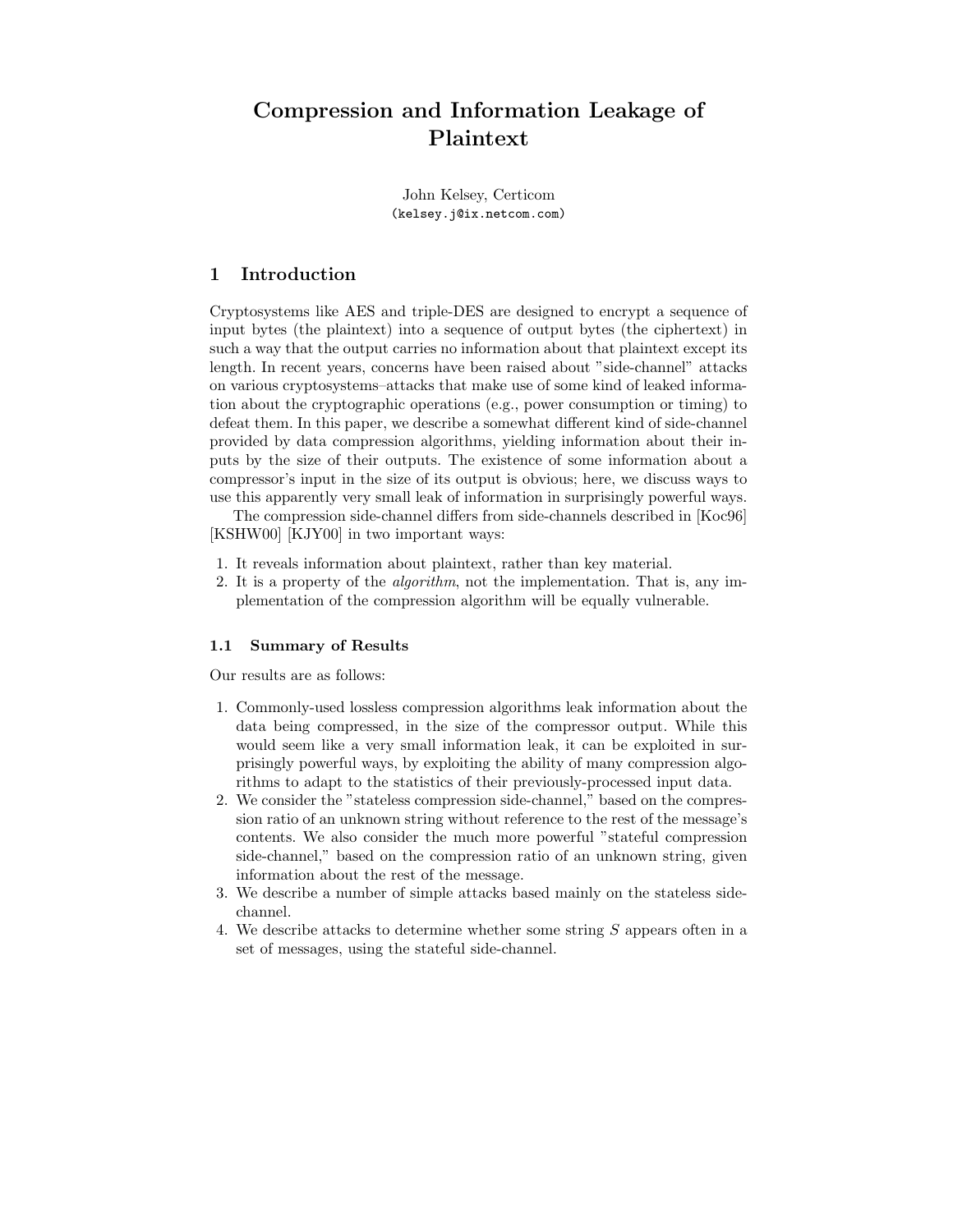- 5. We describe attacks to extract a secret string  $S$  that is repeated in many compressed messages, under partial chosen plaintext assumptions, using the stateful side-channel.
- 6. We consider countermeasures that can make both the stateless and the stateful side-channels substantially harder to exploit, and which may thus block some of these attacks.
- 7. We discuss the implications of these results, in light of the widespread use of compression with encryption, and the "folk wisdom" suggesting that adding compression to an encryption application will increase security.

# 1.2 Practical Impact of Results

Compression algorithms are widely used in real-world applications, and have a large impact on those applications' performance in terms of speed, bandwidth requirements, and storage requirements. For example, PGP and GPG compress using the Zip Deflate algorithm before encrypting, IPSec can use IPComp to compress packets before encrypting them, and both the SSH and TLS protocols support an option for on-the-fly compression.

Potential security implications of using compression algorithms are of practical importance to people designing systems that might use both compression and encryption.

The side-channel attacks described in this paper can have a practical impact on security in many situations. However, it is important to note that these attacks have little security impact on, say, a bulk encryption application which compresses data before encrypting. To a first-order approximation, the attacks in this paper are described in decreasing order of practicality. The string-extraction attacks are not likely to be practical against many systems, since they require such a specialized kind of partial chosen-plaintext access. The string-detection attacks have less stringent requirements, and so are likely to be useful against more systems. The passive information leakage attacks are likely practical to use against any system that uses compression and encryption together, and for which some information about input size is available.

In a broader sense, the results in this paper point to the need to consider the impact of any pre- or post-processing done along with encryption and authenticaton. For example, we have not considered timing channels from compression algorithms in this paper, but such channels will clearly exist for some compression algorithms, and must also exist for many other kinds of processing done on plaintext before it is sent, or ciphertext after it is received and decrypted. Similarly, anything done to the decrypted ciphertext of a message before authenticating the result is subject to reaction attacks: attacks in which changes in the ciphertext can cause different error messages or other behavior on the part of the receiver, depending on some secret information that the attacker seeks to reveal. (For decompressors which must terminate decompression with an error for some possible inputs, for example, there are serious dangers with respect to reaction attacks, or even with buffer-overrun or other related attacks.)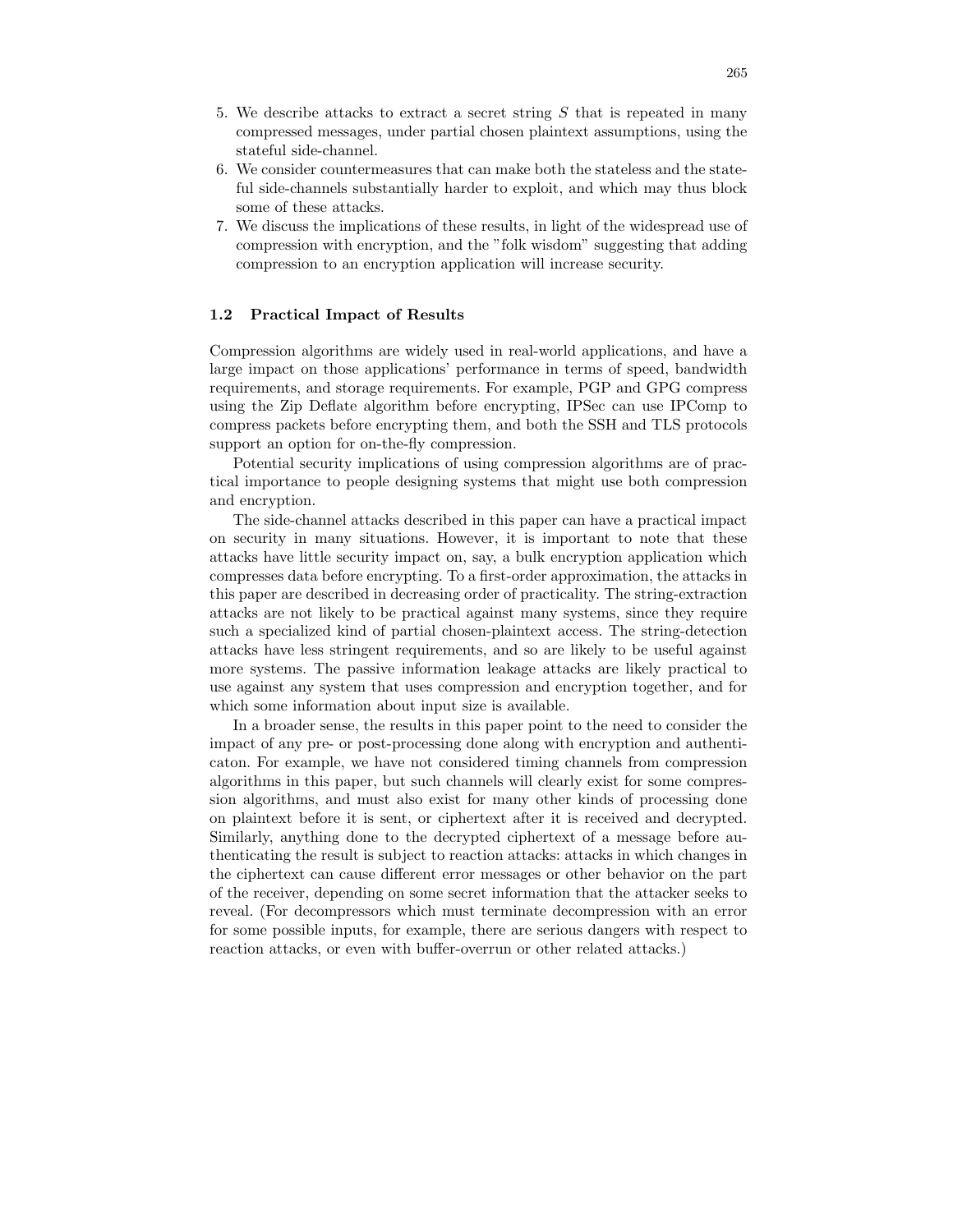#### 1.3 Previous Work

Although existence of the stateless compression side channel is obvious, we have seen very little reference to it in the literature. Nearly all published works discussing compression and encryption describe how compression improves the security of encryption.

One of the attendants of FSE2002 brought [BCL02] to our attention; in this article, researchers had noticed that they could use the compression ratio of a file to determine the language in which it was written in. This is the same phenomenon on which is based one of our stateless side channels.

### 1.4 Guide to the Paper

The remainder of this paper is arranged as follows: First, we discuss commonlyused compression methods, and how they interact with encryption. Next, we describe the side-channel which we will use in our attacks. We then consider several kinds of attack, making use of this side channel. We conclude with a discussion of various complications to the attacks, and possible defenses against them.

# 2 Lossless Compression Methods and the Compression Side-Channels

The goal of any compression algorithm (note: in this paper, we consider only lossless compression algorithms) is to reduce the redundancy of some block of data, so that an input that required  $R$  bits to encode can be written as an output with fewer than  $R$  bits. All lossless compression algorithms work by taking advantage of the fact that not all messages of  $R$  bits are equally likely to be sent. These compression algorithms make a trade-off: they effectively encode the higher probability messages with fewer bits, while encoding the lower probability messages with more bits. The compression algorithms in widespread use today typically use two assumptions to remove redundancy: They assume that characters and strings that have appeared recently in the input are likely to recur, and that some values (strings, lengths, and characters) are more likely to occur than others. Using these two assumptions, these algorithms are effective at compressing a wide variety of commonly-used data formats.

Many compression algorithms (and specifically, the main one we will consider here) make use of a "sliding window" of recently-seen text. Strings that appear in the window are encoded by reference to their position in the window. Other compression algorithms keep recently-seen strings in an easily-searched data structure; strings that appear in that structure are encoded in an efficient way.

Essentially all compression algorithms make use of ways to efficiently encode symbols (characters, strings, lengths, dictionary entries) of unequal frequency, so that commonly-occurring symbols are encoded using fewer bits than rarelyoccurring symbols.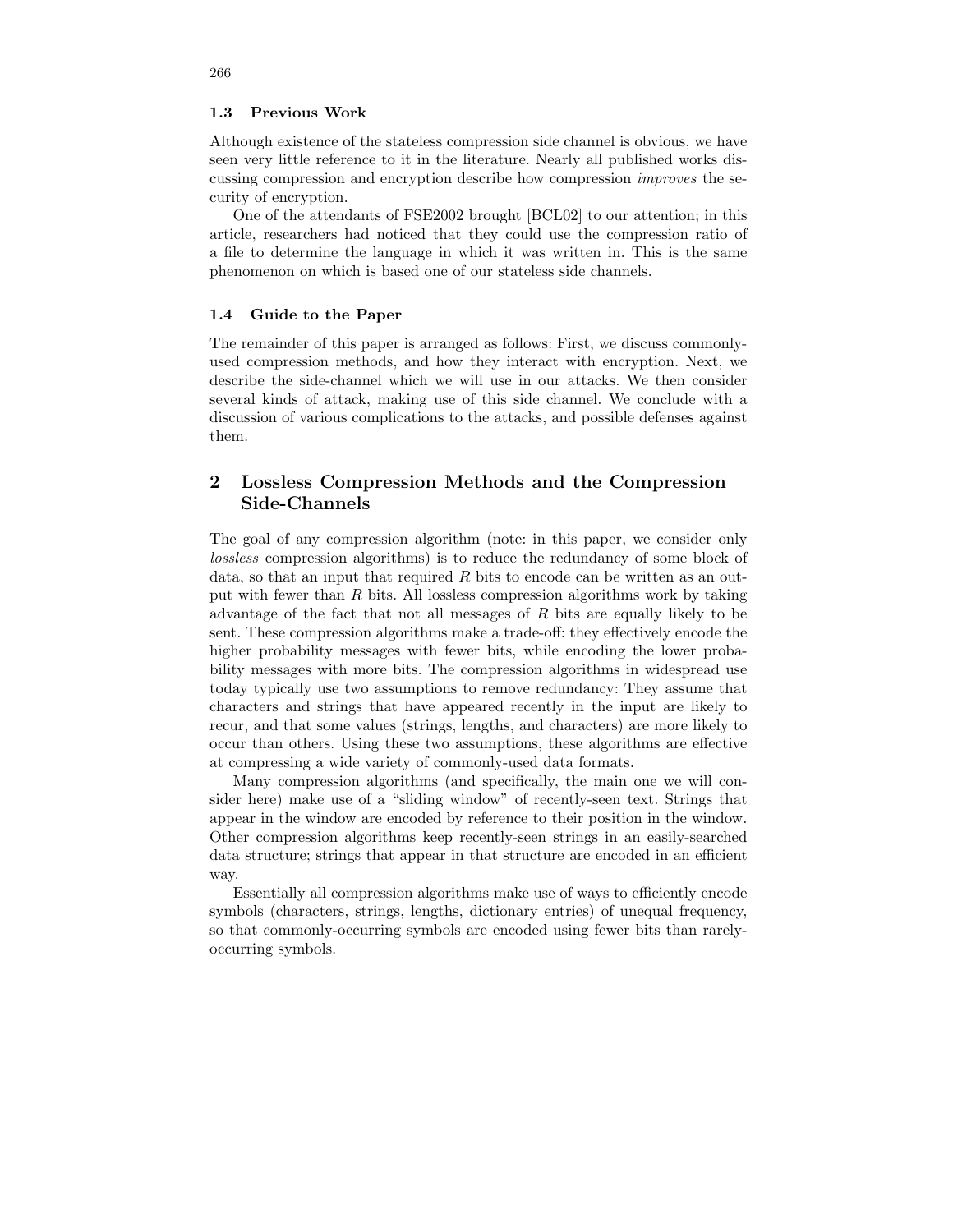For the purposes of this paper, it is necessary to understand three things about these compression functions:

- 1. At any given point in the process of compressing a message, there are generally many different input strings of the same length which will compress to different lengths. This inherently leaks information about these input strings.
- 2. The most generally useful compression algorithms encode the next few bytes of input in different ways (and to different lengths), depending on recentlyseen inputs.
- 3. While a single "pass" of a compression algorithm over a string can leak only a small amount of data about that string, multiple "passes" with different data appearing before that string can leak a great deal of data about that string.

This summary necessarily omits a lot of detail about how compression algorithms work. For a more complete introduction to the techniques used in compression algorithms, see [Sal97a] or [CCF01a].

#### 2.1 Interactions with Encryption

Essentially all real-world ciphers output data with no detectable redundancy. This means that ciphertext won't compress, and so if a system is to benefit from compression, it must compress the information before it is encrypted.

The "folk wisdom" in the cryptographic community is that adding compression to a system that does encryption adds to the security of the system, e.g., makes it less likely that an attacker might learn anything about the data being encrypted. This belief is generally based on concerns about unicity distance, keysearch difficulty, or ability of known- or chosen-plaintext attacks. We believe that this folk wisdom, though often repeated in a variety of sources, is not generally true; adding compression to a competently designed encryption system has little real impact on its security. We base this on three observations:

- Unicity distance is irrelevant. The unicity distance of an encryption system is the number of bits of ciphertext an attacker must see before he has enough information that it is even theoretically possible to determine the key. Compression algorithms, decreasing the redundancy of plaintexts, clearly increase unicity distance. However, this is irrelevant for practical encryption systems, where a single 128-bit key can be expected to encrypt millions of bytes of plaintext.
- Keysearch difficulty is only slightly increased. Since most export restrictions on key lengths have gone away, we can expect this to become less and less relevant over time, as existing fielded algorithms with 40- and 56-bit key lengths are replaced with triple-DES or AES. At any rate, for systems with keys short enough for brute force searching, adding general-purpose compression algorithms to the system seems like a singularly unhelpful way to fix the problem. Standard compression algorithms usually include fixed headers, and tend to be pretty predictable in their first few bytes of output.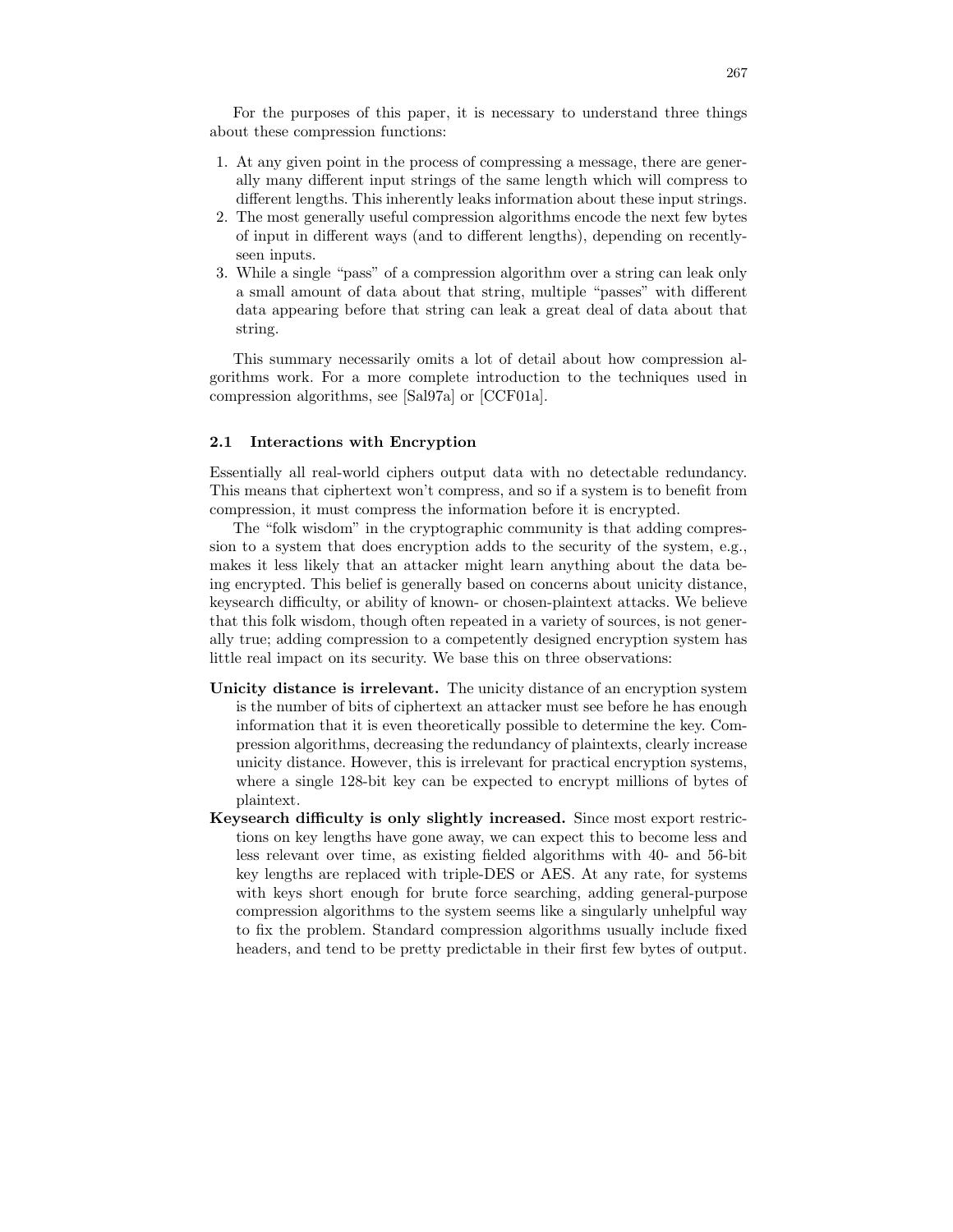It seems unlikely that adding such a compression algorithm, even with fixed headers removed, increases the difficulty of keysearch by more than a factor of 10 to 100. Switching to a stronger cipher is a far cheaper solution that actually solves the problem.

Standard algorithms not that helpful. Compression with some additional features to support security (such as a randomized initial state) can make known-plaintext attacks against block ciphers much harder. However, offthe-shelf compression algorithms provide little help against known-plaintext attacks (since an attacker who knows the compression algorithm and the plaintext knows the compressor output). And while chosen-plaintext attacks can be made much harder by specially designed compression algorithms, they are also made much harder, at far lower cost, by the use of standard chaining modes.

In summary, compression algorithms add very little security to well-designed encryption systems. Such systems use keys long enough to resist keysearch attack and chaining modes that resist chosen-plaintext attack. The real reason for using compression algorithms isn't to increase security, but rather to save on bandwidth and storage. As we will disucuss below, this real advantage needs to be balanced against a (mostly academic) risk of attacks on the system, such as those described below, based on information leakage from the compression algorithm.

# 3 The Compression Side-Channel and our Attack Model

In this section, we describe the compression side channel in some detail. We also consider some situations in which this side channel might leak important data.

Any lossless compression algorithm must compress different messages by different amounts, and indeed must expand some possible messages. The compression side channel we consider in this paper is simply the different amount by which different messages are compressed. When an unknown string  $S$  is compressed, and an attacker sees the input and output sizes, he has almost certainly learned only a very small amount about S. For almost any S, there will be a large set of alternative messages of the same length, which would also have had the same size of compressor output. Even so, some small amount of information is leaked by even this minimal side-channel. For example, an attacker informed that a file of 1MB had compressed to 1KB has learned that the original file must have been *extremely* redundant.

Fortunately (for cryptanalysts, at least), compression algorithms such as LZW and Zip Deflate adapt to the data they are fed. (The same is true of many other compression algorithms, such as adaptive markov coding and Burrows-Wheeler coding, and even adaptive Huffman coding of symbols.) As a message is processed, the state of the compressor is altered in a predictable way, so that strings of symbols that have appeared earlier in the message will be encoded more efficiently than strings of symbols that have not yet appeared in the message. This allows an enormously more powerful side-channel when the unknown string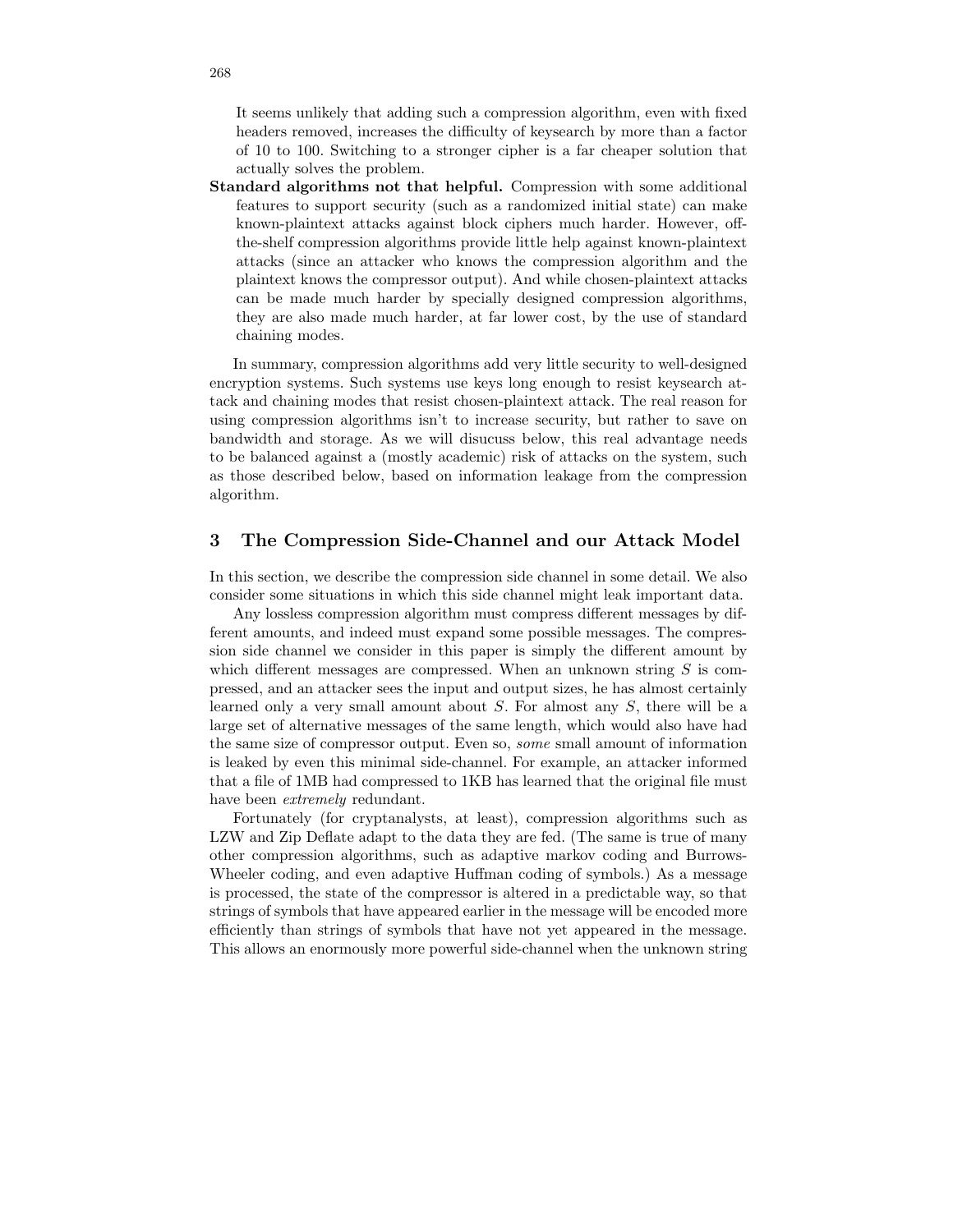S is compressed with many known or chosen prefix strings,  $P_0, P_1, ..., P_{n-1}$ . Each prefix can put the compressor into a different state, allowing new information to be extracted from the compressor output size in each case. Similarly, if a known or chosen set of suffixes,  $Q_0, Q_1, ..., Q_{n-1}$  is appended to the unknown string S before compression, the compressor output sizes that result will each carry a slightly different piece of information about  $S$ , because those suffixes with many strings in common with  $S$  will compress better than other suffixes, with fewer strings in common with S. This can allow an attacker to reconstruct all of S with reasonably high probability, even when the compressor output sizes for different prefixes or suffixes differ only by a few bytes. In this situation, it is quite possible for an attacker to rule out all incorrect values of  $S$  given enough input and output sizes for various prefixes, along with knowledge or control over the prefix values. Further, an attacker can build information about  $S$  gradually, refining a partial guess when the results of each successive compressor output are seen.

A related idea can be used against a system that compresses and encrypts, but does not strongly authenticate its messages. The effect of altering a few bytes of plaintext (through a ciphertext alteration) will be very much dependent on the state of the decompressor both before and after the altered plaintext bytes are processed. The kind of control exerted over the compressor state is different, but the impact is similar. However, we do not consider this class of attack in this paper.

### 3.1 Assumptions and Models

We will make the following assumptions in the remainder of this paper:

- 1. Each message is processed by first compressing it, then encrypting it.
- 2. The attacker can learn the precise compressor output length from the ciphertext.
- 3. The attacker somehow knows the precise input length, or (in some cases) at least the approximate input length.

In the sections that follow, we will consider three basic classes of attacks: First, we will consider purely passive attacks, where the attacker simply observes the ciphertext length and compression ratio, and learns information that should have been concealed by the encryption mechanism. Second, we will consider a kind of limited chosen-plaintext attack, in which the attacker attempts to determine whether and approximately how often some string appears in a set of messages. Third, we will consider a much more demanding kind of chosenplaintext attack, in which the attacker must make large numbers of chosen or adaptive-chosen plaintext queries, in hopes of extracting a whole secret string.

# 4 Data Information Leakage

In this section, we consider purely passive attacks; ways that an attacker can learn some information he should not be able to learn, by merely observing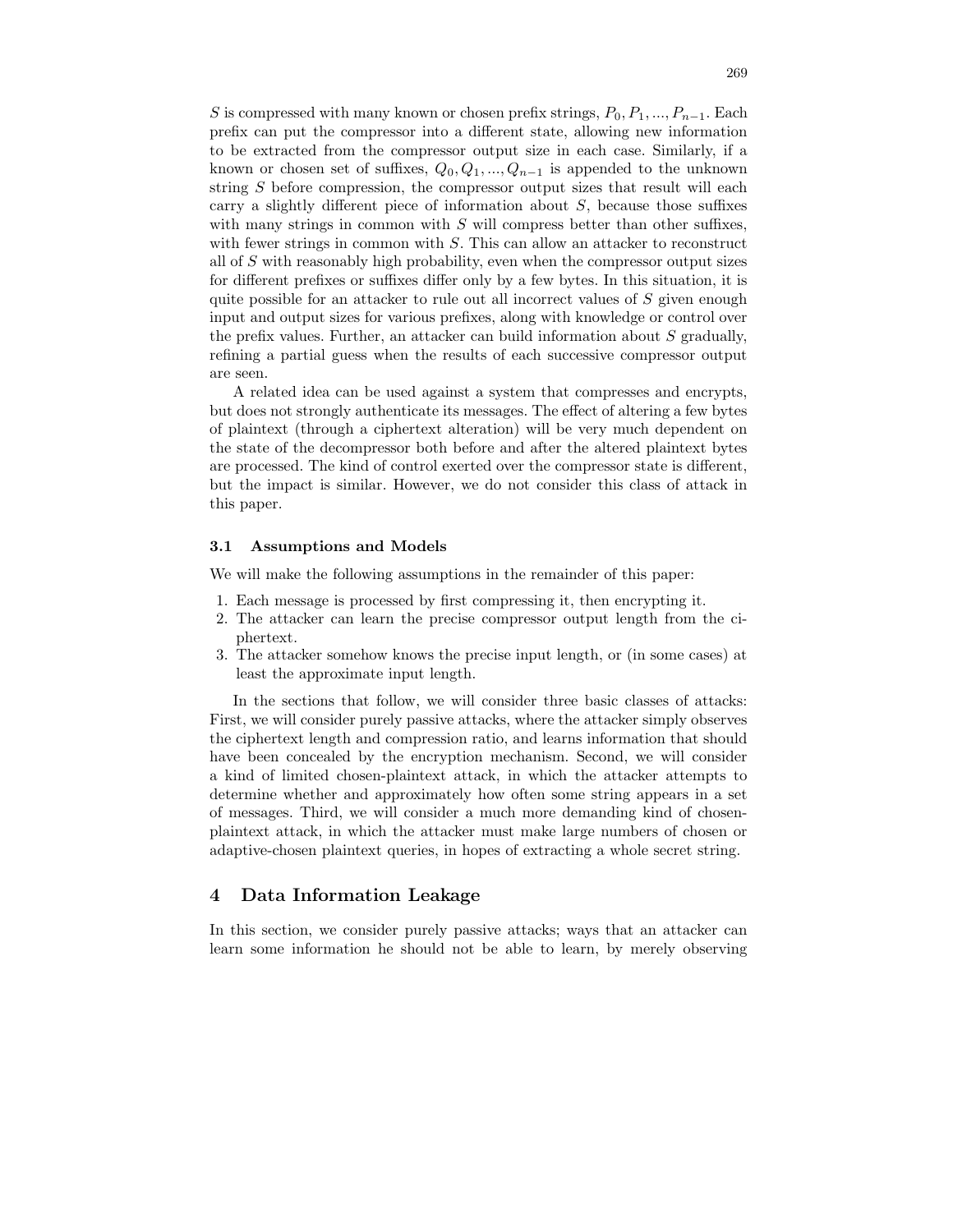the ciphertexts and corresponding compression ratio. One general property of these attacks is that they are quite hard to avoid, without simply eliminating compression from the system. However, it is also worth noting that most of these attacks are not particularly devastating under most circumstances.

## 4.1 Highly Redundant Data

Consider a large file full of binary zeros or some other very repetitive contents. Encrypting this under a block cipher in ECB-mode would reveal a lot of redundancy; this is one reason why well-designed encryption systems use block ciphers in one of the chaining modes. Using CBC- or CFB-mode, the encrypted file would reveal nothing about the redundancy of the plaintext file.

Compressing before encryption changes this behavior. Now, a highly-redundant file will compress extremely well. The very small ciphertext will be sufficient, given knowledge of the original input size, to inform an attacker that the plaintext was highly redundant.

We note that this information leak is not likely to be very important for most systems. However:

- 1. Chaining modes prevent this kind of information leakage, and this is, in fact, one very good reason to use chaining modes with block ciphers.
- 2. In some situations, leaking the fact that highly-redundant data is being transmitted may leak some very important information. (An example might be a compressed, encrypted video feed from a surveilance camera–an attacker could watch the bandwidth consumed by the feed, and determine whether the motion of his assistant trying to get past the camera had been detected.)

#### 4.2 Leaking File or Data Types

Different data formats compress at different ratios. A large file containing ASCIIencoded English text will compress at a very different ratio from a large file containing a Windows executable file. Given knowledge only of the compression ratio, an attacker can thus infer something about the kind of data being transmitted. This is not so trivial, and may be relevant in some special circumstances.

This may be resisted by encoding the data to be transmitted in some other format, at the cost of losing some of the advantage of compression.

#### 4.3 Compression Ratio as a Checksum

Consider a situation where an attacker knows that one of two different known messages of equal length is to be sent. (For example, the two message might be something like "DEWEY DEFEATS TRUMAN!" or "TRUMAN DEFEATS DEWEY!".) If these two messages have different compression ratios, the attacker can determine precisely which message was sent. (For this example, Python's ZLIB compresses "TRUMAN DEFEATS DEWEY!" slightly better than "DEWEY DEFEATS TRUMAN!")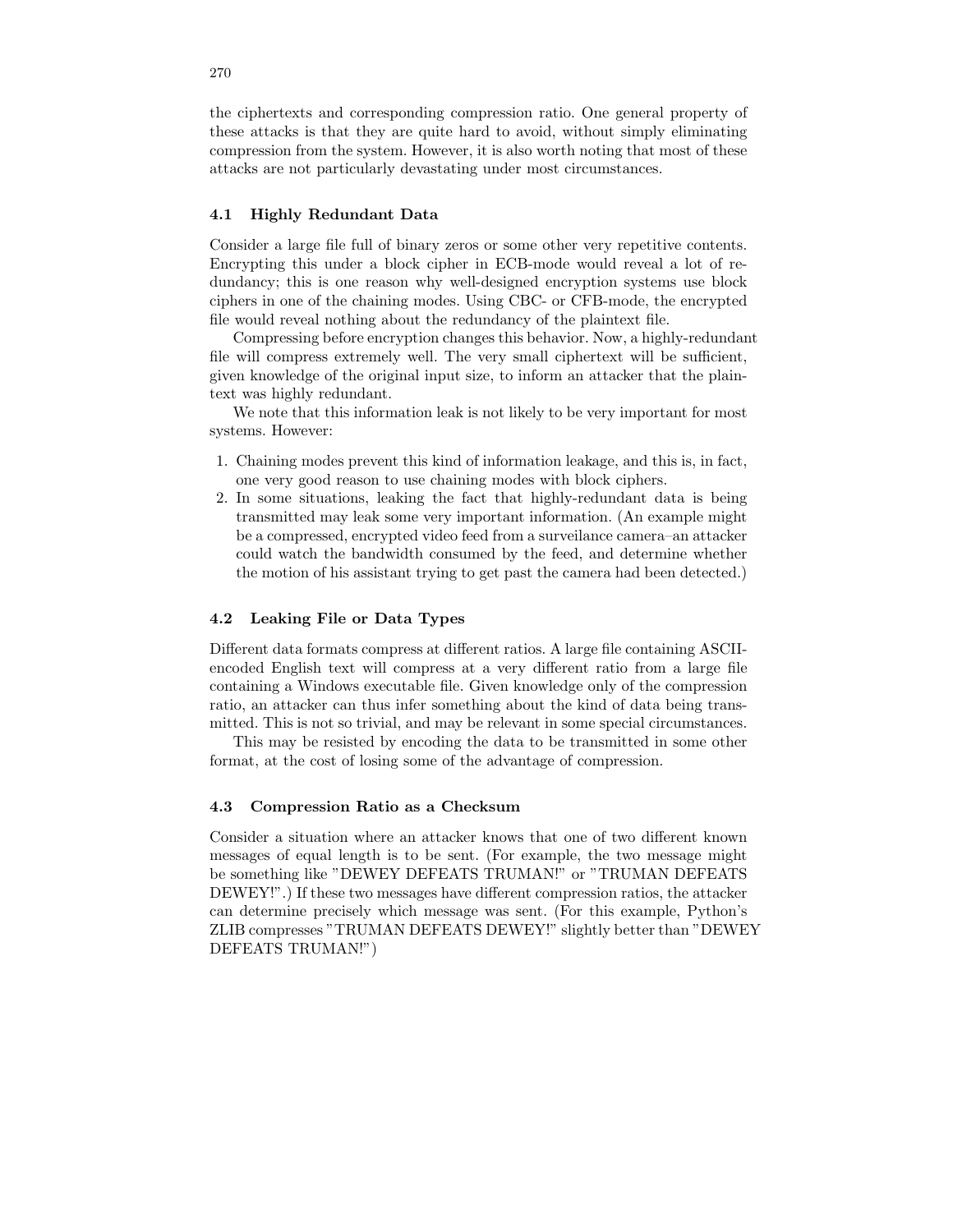More generally, if the attacker can enumerate the set of possible input messages, and he knows the compression algorithm, he can use the length of the input, plus the compression ratio, as a kind of checksum. This is a very straightforward instance of the side-channel; an attacker is able, by observing compression ratios, to rule out a subset of possible plaintexts.

### 4.4 Looped Input Streams

Sometimes, an input stream may be "looped," so that after  $R$  bytes, the message begins repeating. This is the sort of pattern that encryption should mask, and without compression, using a standard chaining mode will mask it. However, if the compression ratio is visible to an attacker, he will often be able to determine whether or not the message is looping, and may sometimes be able to determine its approximate period.

There are two ways the information can leak. First, if the period of the looping is shorter than the "sliding window" of an LZ77-type compression algorithm, the compression ratio will suddenly become very good. Second, if the period is longer than the sliding window, the compression ratios will start precisely repeating. (Using an LZW-type scheme will leave the compression ratios improving each time through the repeated data, until the dictionary fills up.)

# 5 String Presence Detection Attacks

The most widely used lossless compression algorithms adapt to the patterns in their input, so that when those patterns are repeated, those repetitions can be encoded very efficiently. This allows a whole class of attacks to learn whether some string  $S$  is present within a sequence of compressed and encrypted messages, based on using either known input data (some instances where  $S$  is known to have appeared in messages) or chosen input (where S may be appended to some messages before they're compressed and encrypted).

All the attacks in this section require knowledge or control of some part of a set of messages, and generally also some knowledge of the kind of data being sent. They also all require knowledge of either inputs or compressor outputs, or in some cases, compression ratios.

# 5.1 Detecting a Document or Long String with Partial Chosen Plaintext

The attacker wants to determine whether some long string S appears often in a set of messages  $M_0, M_1, ..., M_{N-1}$ .

The simplest attack is as follows:

1. The attacker gets the compressed, encrypted versions of all of the  $M_i$ . From this he learns their compressed output lengths.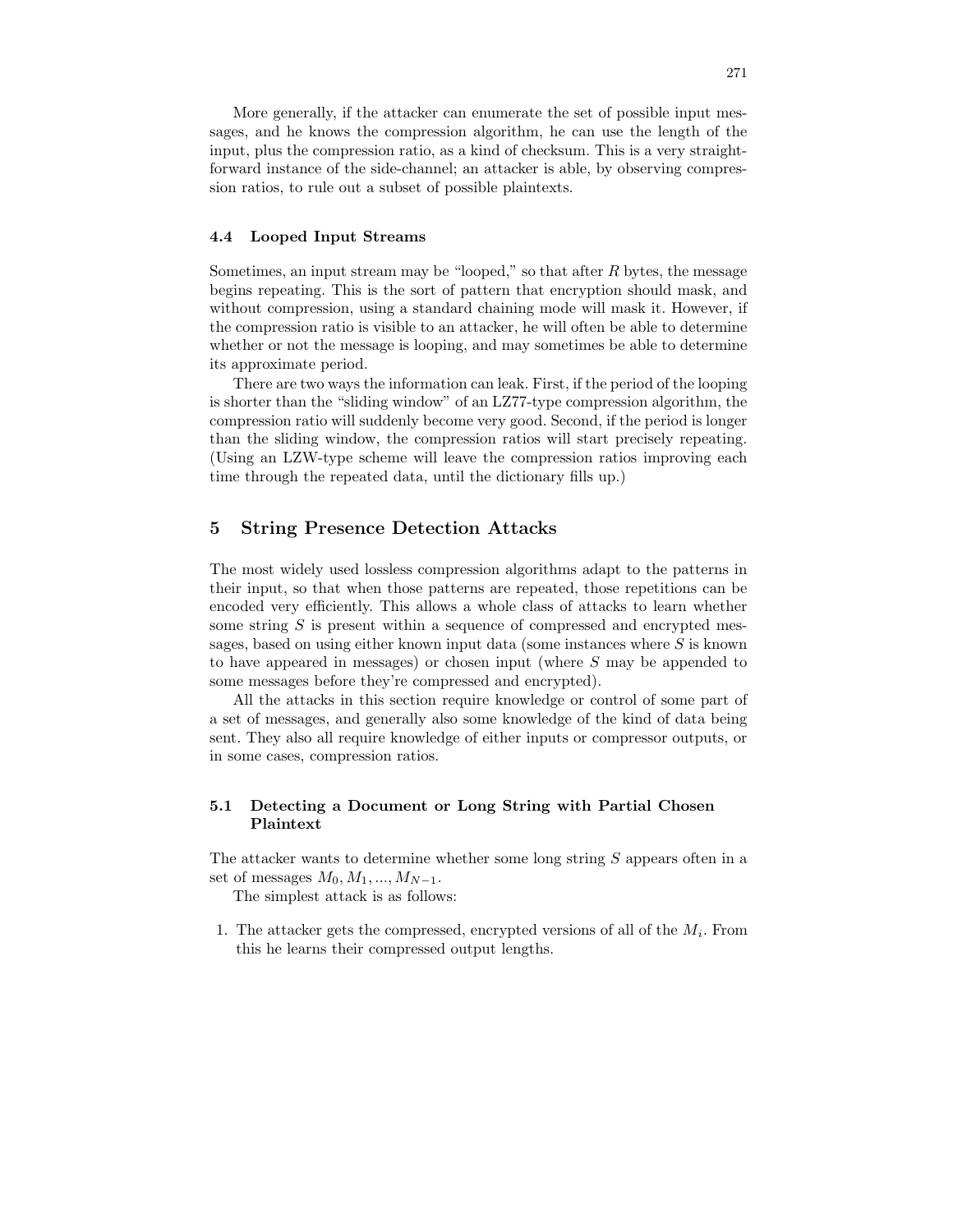- 2. The attacker requests the compressed, encrypted versions of  $M'_i = M_i, S$ , for all  $M_i$ . That is, he requests the compressed and encrypted results of appending  $S$  to each message.
- 3. The attacker determines the length of S after compression with the scheme in use.
- 4. The attacker observes  $M_i' M_i$ . If these values average substantially less than the expected length of  $S$  after compression, it is very likely that  $S$  is present in many of these messages.

#### 5.2 Partial Known Input Attack

A much more demanding and complicated attack may be possible, given only the leakage of some information from each of a set of messages. The attacker can look for correlations between the appearance of substrings of S in the known part of each message, and the compressed length of the message; based on this, he can attempt to determine whether S appears often in those messages. This attack is complicated by the fact that the appearance of substrings of  $S$  in the known part of the message may be correlated with the presence of S in the message. (Whether it is correlated or not requires more knowledge about how the messages are being generated, and the specific substrings involved. For example, if S is "global thermonuclear war", the appearance of the substring "thermonuclear" is almost certainly correlated with the appearance of S later in the message.)

A more useful version of an attack like this might be a case where several files are being combined into an archive and compressed, and the attacker knows one of the files. Assuming the other files aren't chosen in some way that correlates their contents with the contents of the known file, the attacker can safely run the attack.

# 6 String Extraction Attacks

In this section, we consider ways an attacker might use the compression side channel to extract some secret string from the compressor inputs. This kind of attack requires rather special conditions, and so is much less practical than the other attacks considered above. However, in some special situations, these attacks could be made to work. More importantly, these attacks demonstrate a separate path for attacking systems, despite the use of very strong encryption.

The general setting of these attacks is as follows: The system being attacked has some secret string, S, which is of interest to the attacker. The attacker is permitted to build a number of requested plaintexts, each using  $S$ , without ever knowing S. For example, the attacker may choose a set of N prefixes,  $P_{0,1,...,N-1}$ , and request N messages, where the *i*th message is  $P_i||S$ .

#### 6.1 An Adaptive Chosen Input Attack

Our first attack is an adaptive chosen input attack. We make a guess about the contents of the first few characters of the secret string, and make a set of queries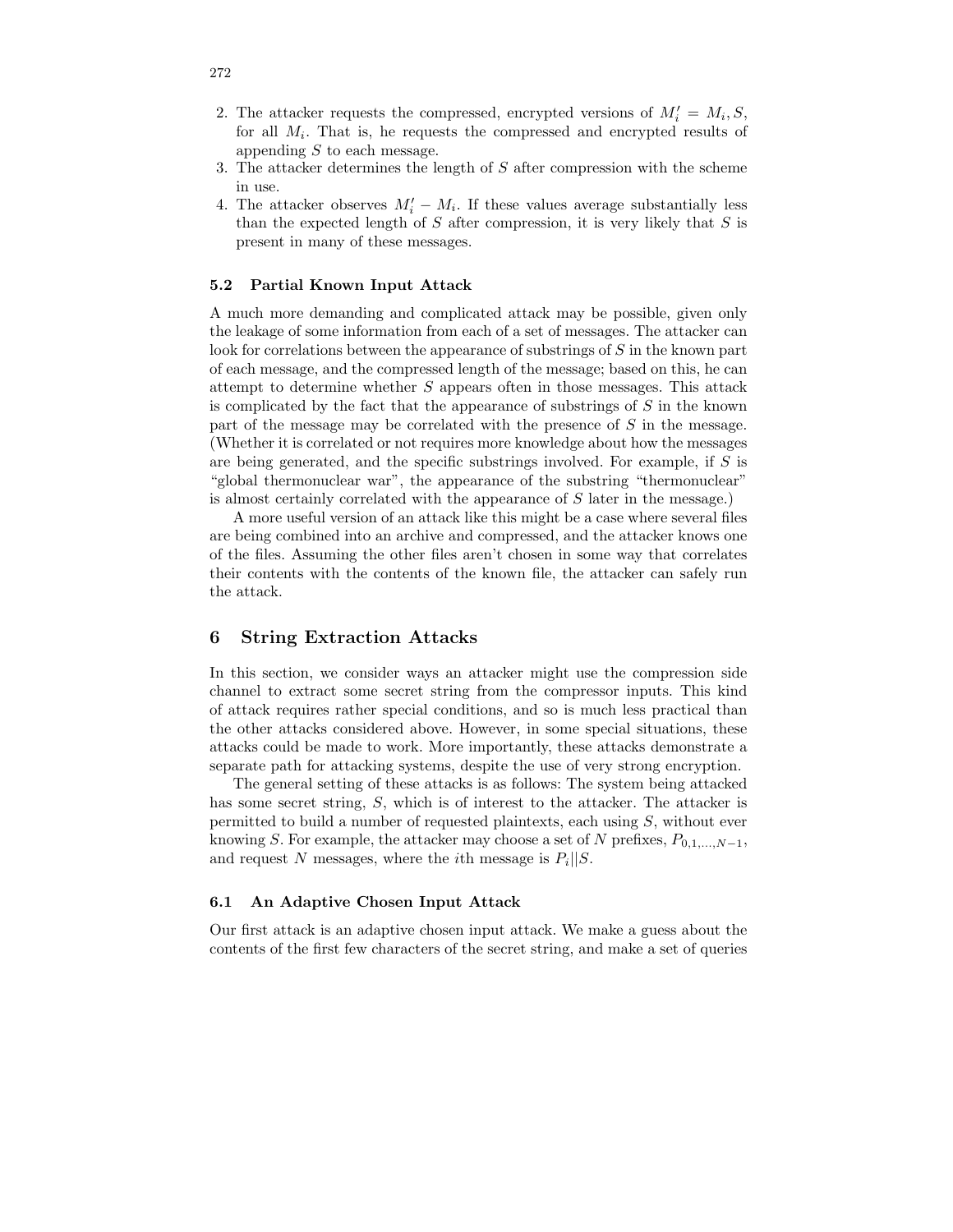based on this guess. The output lengths of the results of these queries should be smaller for correct guesses than for incorrect guesses.

We construct our queries in the form

$$
Query = prefix + guess + filter + prefix + S
$$

where

Query is the string which the target of the attack is convinced to compress and encrypt.

prefix is a string that is known not to occur in S.

**filler** is another string known not to occur in  $S$ , and with little in common with prefix.

S is the string to be recovered by the attacker.

The idea behind this attack is simple: Suppose the prefix is 8 characters long, and the guess is another 4 characters long. A correct guess guarantees that the query string contains a repeated 12-character substring; a good compression algorithm (and particularly, a compression scheme based on a sliding window, like Zip Deflate) will encode this more efficiently than queries with incorrect guesses, which will contain a string with slightly less redundancy. When we have a good guess, this attack can be iterated to guess another four digits, and so on, until all of S has been guessed.

Experimental Results We implemented this attack using the Python Zlib package, which provides access to the widely-used Zip Deflate compression algorithm. The search string was a 16-digit PIN, and the guesses were four (and later five) digits each. Our results were mixed: it was possible to find the correct PIN using this attack, but we often would have to manually make the decision to backtrack after a guess. There were several interesting complications that arose in implementing the attack:

- 1. The compression algorithm is a variant of a sliding-window scheme, in which it is not always guaranteed that the longest match in the window will be used to encode a string. More importantly, this is a two-pass algorithm; the encoding of strings within the sliding window is affected by later strings as well as earlier ones, and this can change the output length enough to change which next four digits appear to be the best match to  $S[\text{Whi}02]$ .
- 2. Some guesses themselves compress very well. For example, the guess "0000" compresses quite well the first time it occurs.
- 3. The actual "signal" between two close guesses (e.g., "1234" and "1235") is very close, and is often swamped by the "noise" described above.
- 4. To make the attack work reasonably well, it is necessary to make each piece of the string guessed pretty long. For our implementation, five digits worked reasonably well.
- 5. Some backtracking is usually necessary, and the attack doesn't always yield a correct solution.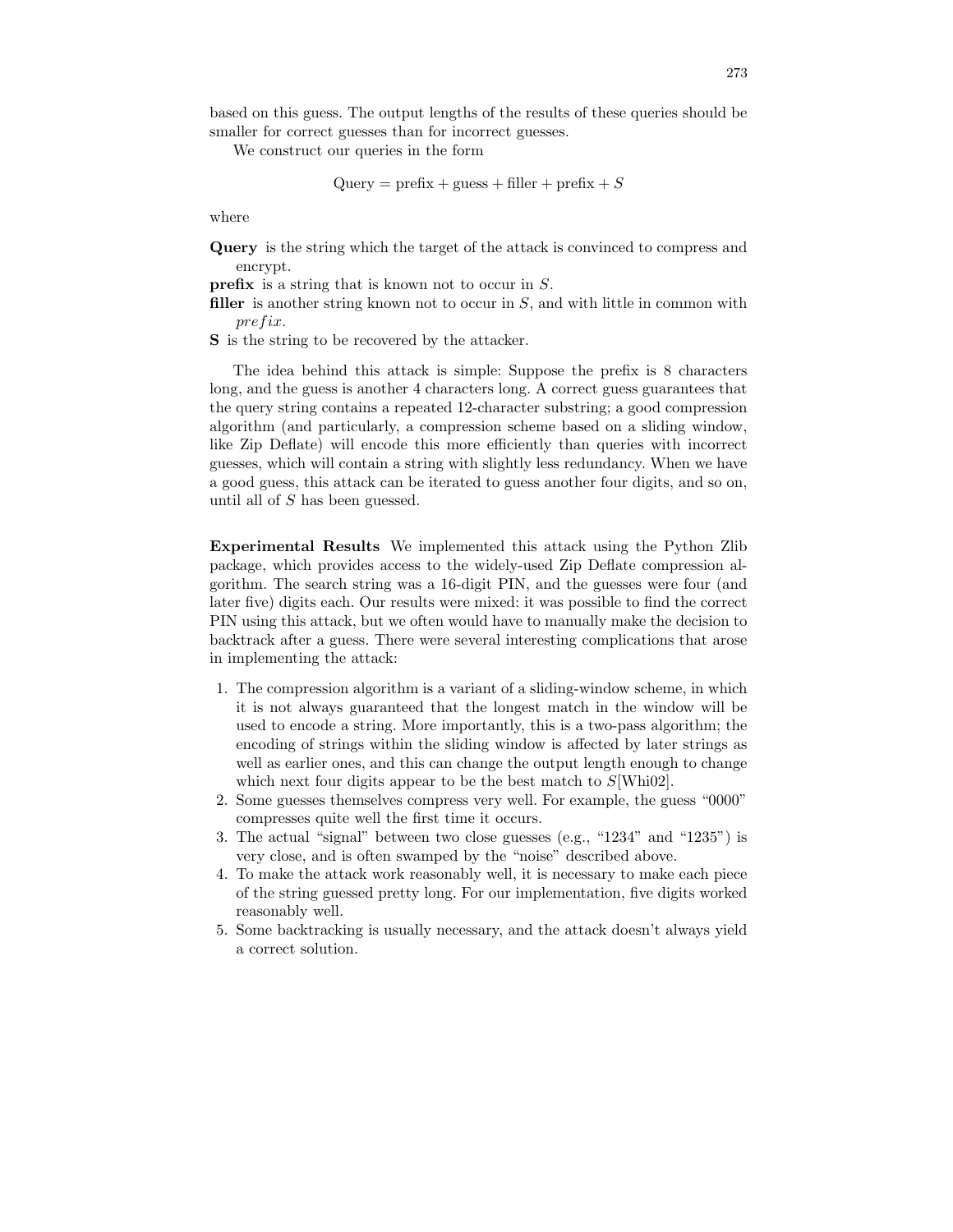6. It turns out to also be helpful to add some padding at the end of the string, to keep the processing of the digits uniform.

All of these problems appear to be pretty easy to solve given more queries and more work. However, we dealt with them more directly by developing a different attack—one that requires only chosen-plaintext access, not adaptive chosen plaintext access.

## 6.2 A Chosen Input Attack

The adaptive chosen input attack seems so restrictive that it is hard to see how it might be extended to a simple chosen or known plaintext attack. However, we can use a related, but different approach, which gives us a straightforward chosen input attack.

The attack works in two phases:

- 1. Generate a list of all possible subsequences of the string S, and use the compression side-channel to put them in approximate order of likelihood of appearing in S.
- 2. Piece together the subsequences that fit end-to-end, and use this to reconstruct a set of likely candidate values for S.

The subsequences can be tested in the simplest sense by making queries of the form

$$
Query = Guess + S
$$

However, to avoid interaction between the guess and the first characters of S, it is useful to include some filler between them.

Experimental Results We were able to implement this attack, with about a 70% success rate for pseudorandomly-generated strings S of 16 digits each, using the Python Zlib. The attack generates a list of the 20 top candidates for  $S$ , and we counted it as a success if any of those 20 candidates was S.

There were several tricks we discovered in implementing this attack:

- 1. In building the queries, it was helpful to generate padding strings before the guessed subsequence, between the guess and the string S, and after the string.
- 2. It was very helpful to generate several different padding strings, of different lengths, and to sum the lengths of the compressed strings resulting from several queries of the same guess. This tended to average out some of the "noise" of the compression algorithm.
- 3. There are pathological strings that cause the attack to fail. For example, the string "0000000123000000" will tend to end up with guesses that piece together instances of "00000".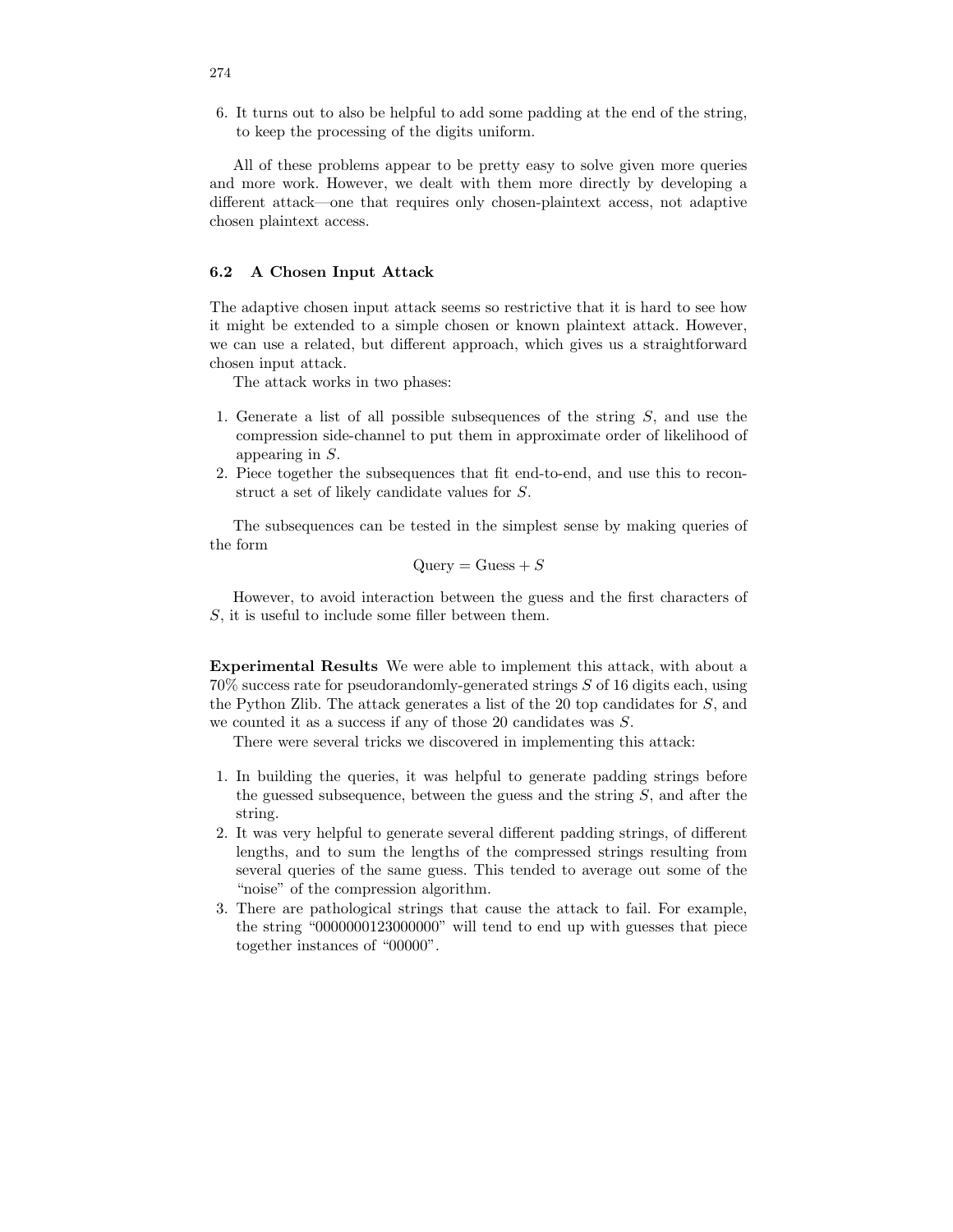# 7 Caveats and Countermeasures

The attacks described above make a number of simplifying assumptions. In this section, we will discuss some of those assumptions, and the implications for our attacks when the assumptions turn out to be false. We will also consider some possible countermeasures.

# 7.1 Obscuring the Compressor Input Size

The precise size of the input may be obscured in some cases. Naturally, some kind of information about relative compression ratios is necessary for the attack to work. However, approximate input information will often be good enough, as when the compression ratio is being used as the side channel. An approximate input size will lead to an approximate compression ratio, but for any reasonably large input, the difference between the approximate and exact compression ratios will be too small to make any difference for the attack.

One natural way for an attacker to learn approximate input size is for the process generating the input to the compressor to have either some known constant rate of generating input, or to have its operations be visible (e.g., because it must wait for the next input, which may be observed, before generating the next output).

### 7.2 Obscuring the Compressor Output Size

Some encryption modes may automatically pad the compresor output to the next full block for the block cipher being used. Others may append random padding to resist this or other attacks. For example, some standard ways of doing CBC-mode encryption include padding to the next full cipher block, and making the last byte of the padding represent the total number of bytes of padding used. This gives the attacker a function of the compressor output size,  $\lfloor(\text{len}+1)/\text{blocksize}\rfloor \times \text{blocksize}$ . These may slightly increase the amount of work done during our attacks, but don't really block any of the attacks.

A more elaborate countermeasure is possible. A system designer may decide to reduce the possible leakage through the compressor to one bit per message, as follows:

- 1. Decide on a compression ratio that is acceptable for nearly all messages, and is also attainable for nearly all messages.
- 2. Send the uncompressed version of any messages that don't attain the desired compression ratio.
- 3. Pad out the compressor output of messages that get at least the desired compression ratio, so that the message effectively gets the desired compression ratio.

This is an effective countermeasure against some of our attacks (for example, it makes it quite hard to determine which file type that compresses reasonably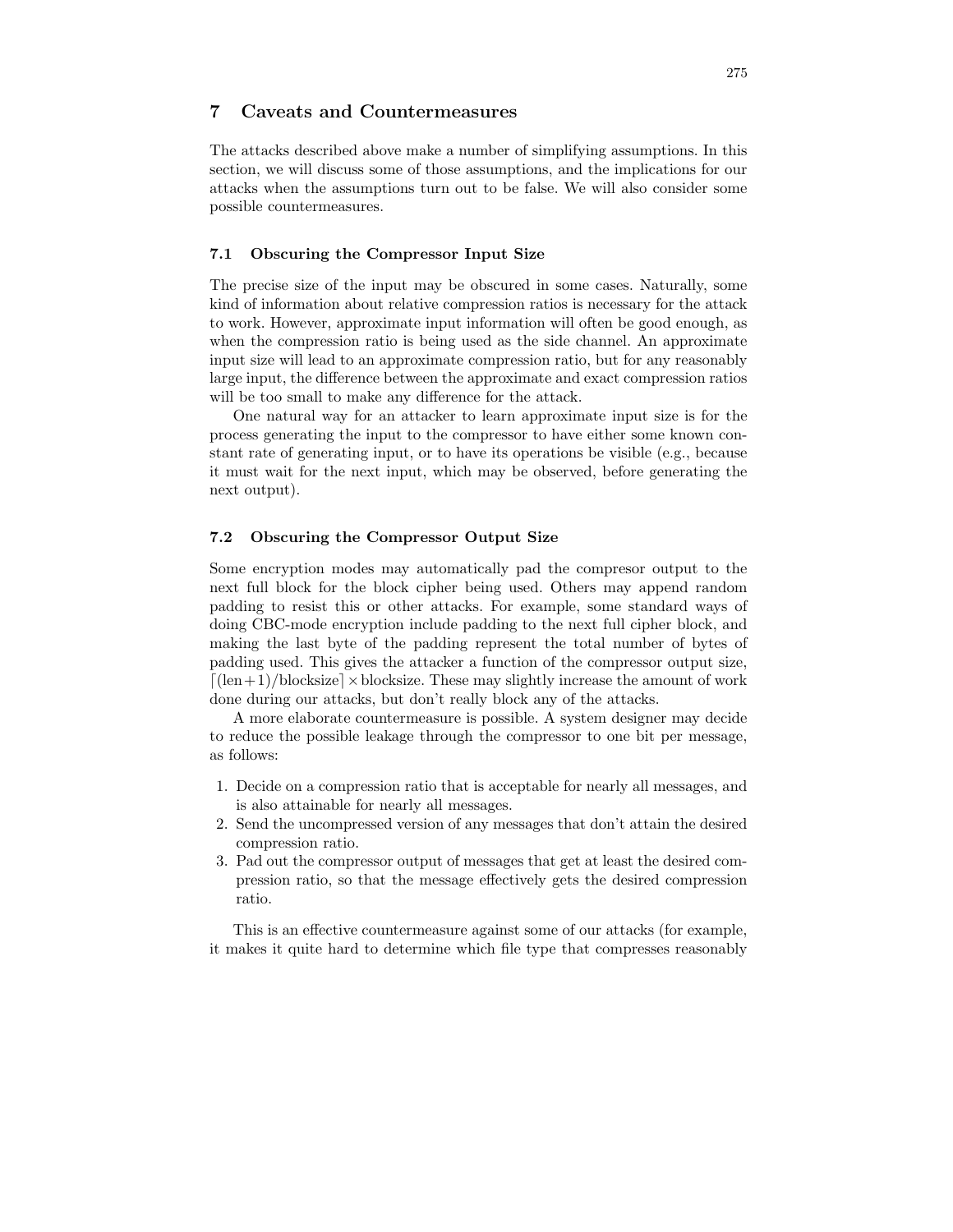well has been sent), but it does so at the cost of losing some compression performance. Against our chosen-input attacks, this adds a moderate amount of difficulty, but doesn't provide a complete defense.

### 7.3 Obscuring the Compressor Internal State

It is possible to obscure the internal state of the compressor, in a number of simple ways, including initializing the compressor in a random state, or inserting occasional random blocks of text during the compression operation. In either case, this can cause problems with some of our attacks, because of the lack of precise information about the state of the compressor when an unknown string is being processed. General compression ratios are unlikely to be affected strongly by such countermeasures, however, so the general side channel remains open.

### 7.4 Preprocessing the Text

The text may be preprocessed in such a way that compression is affected in a somewhat unpredictable way. For example, it is easy to design a very weak stream cipher, which generates a keystream with extremely low Hamming weight. Applying this kind of stream cipher to the input before compression would degrade the compression slightly, in a way not known ahead of time by any attacker. By allowing the Hamming weight of the keystream to be tunable, we could get tunable degradation to the compression.

# 8 Conclusions

In this paper, we have described a side-channel in widely-used lossless compression algorithms, which permit an attacker to learn some information about the compressor input, based only on the size of the compressor output and whatever additional information about other parts of the input may be available.

We have discussed only a small subset of the available compression algorithms, and only one possible side channel (compression ratio). Some interesting directions for future research include:

- 1. Timing side-channels for compression algorithms.
- 2. Attacking other lossless compression algorithms, such as adaptive Huffman encoding, adaptive Markov coders, and Burrows-Wheeler block sorting (with move-to-front and Huffman or Shannon-Fano coding) with this side channel. Adaptive Huffman and Markov coders can be attacked using techniques very similar to the ones described above. Burrows-Wheeler block sorting appears to require rather different techniques, though the same side channels clearly exist and can be exploited.
- 3. Attacking lossy compression algorithms for image, sound, and other data with this side channel.